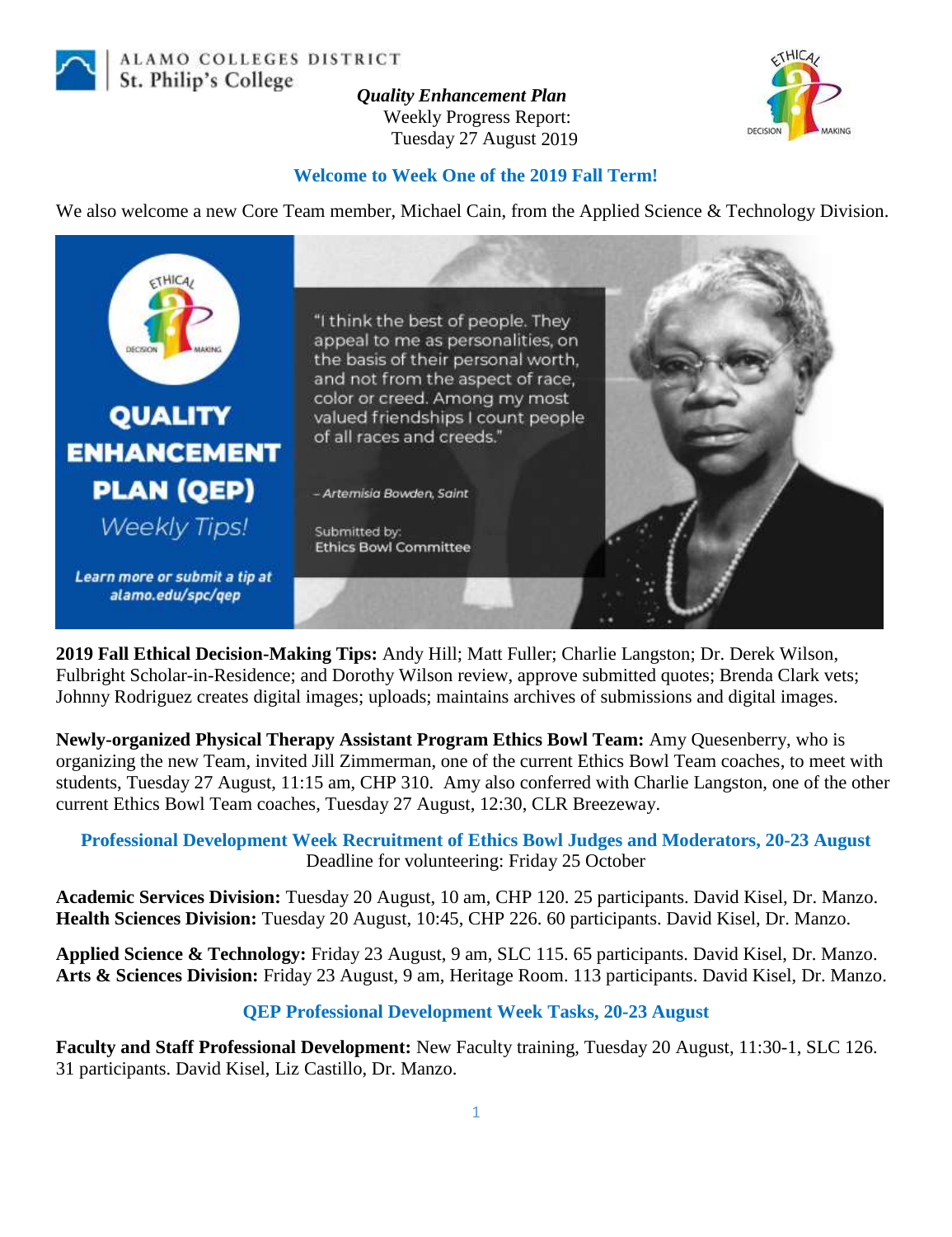**Core Team Meeting:** Tuesday 20 August, 1-2pm, SLC 126. Michael Cain, Matthew Fuller, Andrew Hill, Amy Quesenberry, Irene Young; and Charlie Langston (I Team); Directors Liz Castillo, David Kisel, Dr. Manzo.

**Engage students in Ethical Decision-making learning opportunities:** New Student Convocation, Thursday 22 August. QEP video shown. 138 participants. PTK-created QEP video shown.

# **2019 Fall Upcoming and Recently Confirmed Tasks**

## **Assessment**

**PSRI-I (Personal and Social Responsibility Inventory):** Friday 23 August to Friday 20 September. As of Tuesday 27 August: 23 students completed, and collected incentives at MLK Campus. **PSRI-II:** Monday 18 November to Friday 13 December.

**QEP Welcome / PSRI-I Information Table:** Monday-Thursday 26-29 August, 10-1, CLR Breezeway. Flyers, trinkets. Encourage PSRI completion; also EDM Tips Submissions for Hispanic Heritage; Black History; Women's History; and Financial Literacy Months; *WWYD*; and Ethics Bowl Team participation, etc. Monday votes: 1) 18; 2) 19; 3) 7.

# **2019-20 New QEP and Ethics Bowl Initiatives**

**Engage students in Ethical Decision-making learning opportunities** / **Faculty-Student Best Practices Sharing:** New and returning student Orientation, Early Childhood and Family Studies, Thursday 29 August, 6 pm, CHP 137.

**Faculty-Student Best Practices sharing Follow-up:** Social and Behavorial Sciences, Friday 20 Sept, 1 pm. **Faculty-Student Best Practices sharing Follow-up:** Communications & Learning, Friday 20 Sept, 1 pm.

**Community Awareness:** Diesel Advisory. Don Fernandez, ASE Certified Technician, Program coordinator , Monday 14 October, 11:30, Building 6.

**SPC Community-wide Ethical Decision-making awareness:** Information session, Early Childhood and Family Studies, Wednesday 16 October, 6 pm, CHP 137.

**Ethics Bowl Training for Judges and Moderators:** 1. Sept-Oct, TBA; 2. Employee Development Day Friday 25 October (at least two different time slots); 3. Nov, TBA. Deadline for volunteering: Friday 25 October.

**Association for Practical and Professional Ethics (APPE) Two-Year College Ethics Bowl National Championship:** Saturday 23 November, 7:30-3pm, SLC second floor. **<https://appe-ethics.org/2016-ieb-regional-list-and-information/>**

# **2020 Spring Tasks, Events, and New Initiatives**

**Faculty-Student Best Practices sharing:** Communications & Learning Department; Professional Development Week (to include DC/ECHS mentors, adjuncts), Saturday 16 January. **Faculty-Student Best Practices sharing:** Communications & Learning Department Follow-up, February.

**ISLO Calibration:** Thursday 6 February, 1-5pm, CLR 208. Shanna Bradford. **ISLO Assessment:** Friday 7 February, 7:30-5, CLR 208; 210. Shanna Bradford. **2016-21 Five-year Report:** Due 2021.

## **Archives for Weekly Progress; Mid-Year; and Annual Reports 2016 January to Present**

<https://www.alamo.edu/spc/about-spc/strategic-plan/quality-enhancement-plan-qep/about-qep/>